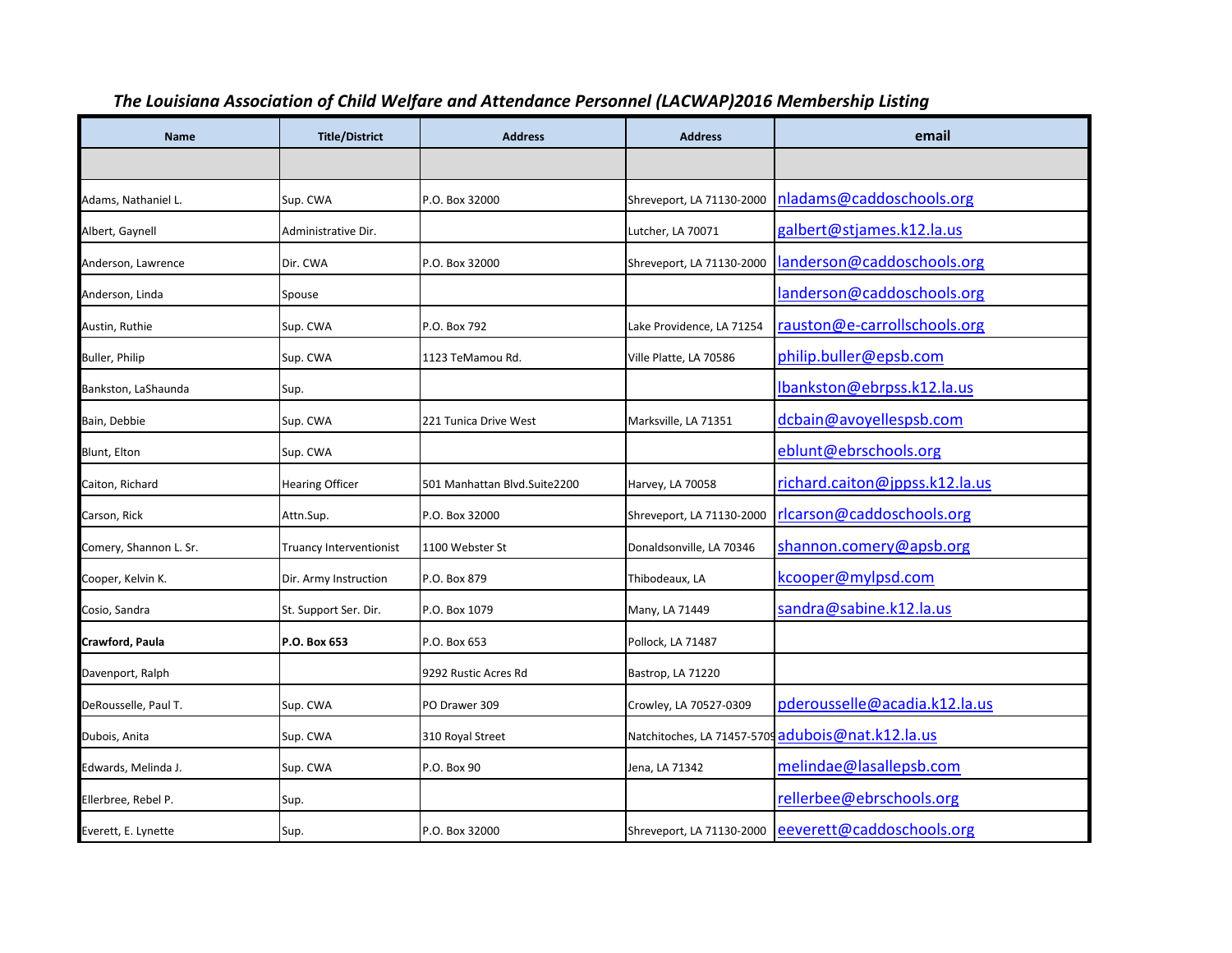| Filce, Barry                  | Sup. CWA                   | P.O. Box 879                 | Thibodeaux, LA           | bfilce@mylpsd.com                    |
|-------------------------------|----------------------------|------------------------------|--------------------------|--------------------------------------|
| <b>Fins Officer</b>           | <b>Fins Officer</b>        | P.O. Box 106                 | Convent, LA 70723-0106   |                                      |
| Fonseca, Joseph               | <b>Hearing Officer</b>     | 501 Manhattan Blvd.Suite2200 | Harvey, LA 70058         | joseph.fonseca@jppss.k12.la.us       |
| Fruge, Steve                  | Sup. CWA                   | P.O.Box 2158                 | Lafayette, LA 70502-2158 | safruge@lpssonline.com               |
| Gonzales, Brandi Jo           | <b>CWA</b>                 | 16300 Megan Lane             | Praireville, LA 70769    |                                      |
| Gray, Charles                 | Sup. CWA                   | P.O. Box 308                 | Farmerville, LA 71241    | grayc@unionpsb.org                   |
| Hall, Charley Jr.             | Dir. CWA                   |                              |                          | chall@stcharles.k12.la.us            |
| Hall, John                    | Sup. CWA                   | P.O. Box 640                 | Jennings, LA 70546       | john.hall@jdpsbk12.org               |
| Hamilton, Leroy Jr.           | Asst. Principal            |                              | Minden, LA 71055         | Ihamilton@websterpsb.org             |
| Hampton, Dr. Darrell L.       | Dir. Student Services      |                              | Mansfield, LA 71052      | darrell.hampton@desotopsb.com        |
| Honey, Linda                  | Sup. CWA                   | 1100 Webster St              | Donaldsonville, LA 70346 | linda.honey@apsb.org                 |
| Hulin, Khristy                | Sch. Safety Coor.          | P.O.Box 1000                 | Breaux Bridge, LA 70517  | khristy hulin@saintmartinschools.org |
| Hurst, Byron C. Dr.           | Dir. CWA                   | P.O. Box 1107                | Greensburg, LA 70441     | byron.hurst@tangischools.org         |
| Jackson-Jefferson, Yolanda D. | Sup. CWA                   | P.O. Box 2000                | Benton, LA 71006-2000    | yolanda.jefferson@bossirschools.org  |
| Jefferson, Tonyah             | <b>Hearing Office</b>      | 1705 Sullivan Drive          | Bogalusa, LA 70429       | tbjefferson@bogschools.org           |
| Johnson, Alton H.             | Sup. CWA                   | P.O.Box 5097                 | Houma, LA 70361          | altonjohnson@tpsd.org                |
| Johnson-Moore, Brenda Dr.     | Sup. CWA                   |                              |                          | bmoore@cpsbla.us                     |
| Jones, Shlester L.            | Sup. Spec. Ed              | 1100 Lemaire St.             | New Iberia, LA 70560     | shjones@iberia.k12.la.us             |
| Joseph, Clara                 | Sup. CWA                   |                              |                          | Cwhitley@ebrschools.org              |
| Journet, Mary                 | <b>Truancy Coordinator</b> | P.O.Box 1000                 | Breaux Bridge, LA 70517  | mary-journet@saintmartinschools.org  |
| Judice, Michael C.            | Asst. Supt.                | P.O. Box 200                 | New Iberia, LA 70562     | cajudice@iberia.k12.la.us            |
| Juneau, Katherine             | Communtiy Liason           | P.O. Box 2158                | Lafayette, LA 70502-2158 | kbjuneau@lpssonline.com              |
| Keller, Melissa               | <b>Community Liaison</b>   | P.O. Box 2158                | Lafayette, LA 70502-2158 | makeller@Ipssonline.com              |
| Lancelin, Barbara             | Coor. Sped Inst.Srvc.      | P.O. Box 170                 | Centerville, LA 70522    | blancelin@stmaryk12.net              |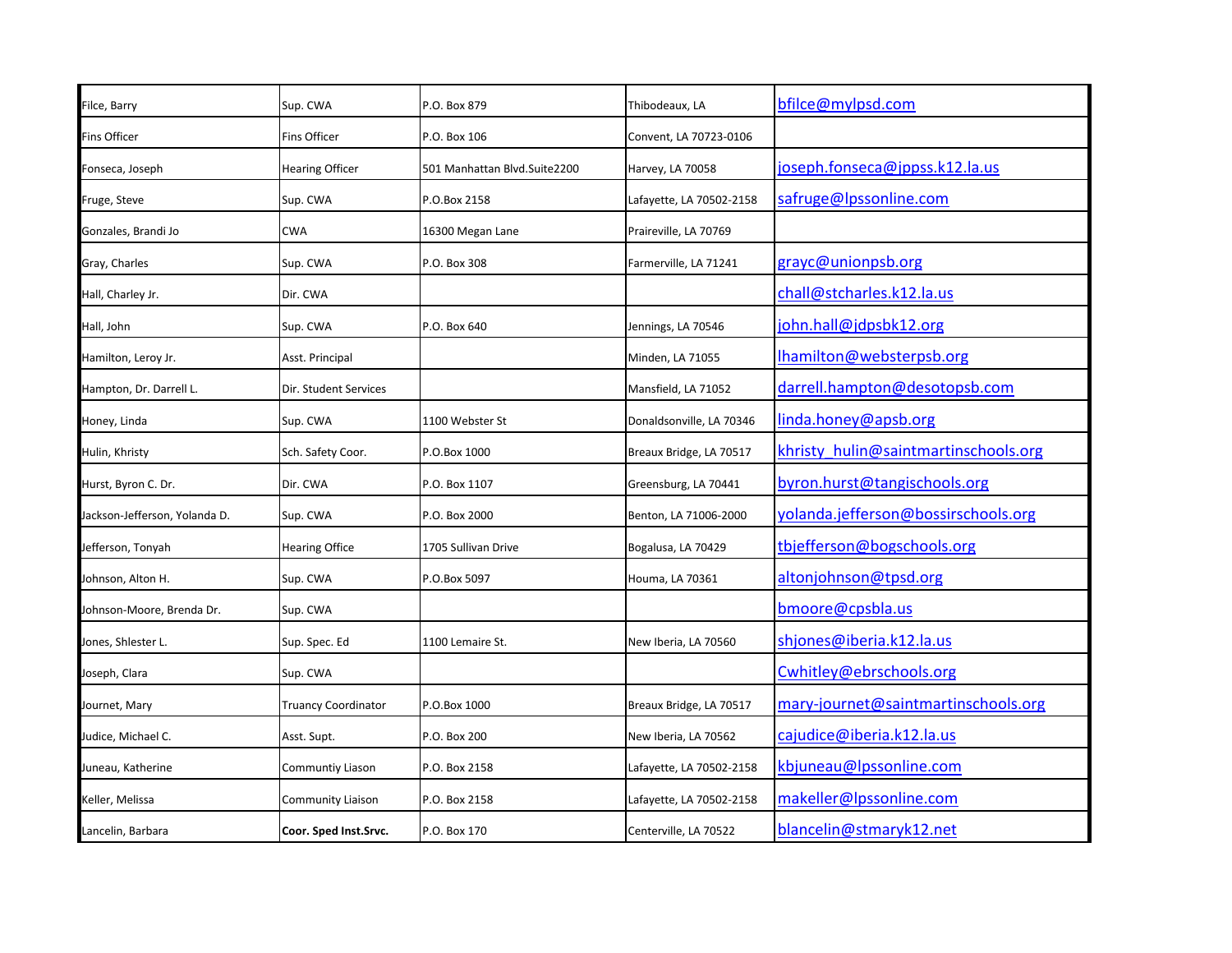| Lazard, Darwan           | Asst. Supt.                 | 1123 TeMamou Rd.             | Ville Platte, LA 70586    | darwan.lazard@epsb.com             |
|--------------------------|-----------------------------|------------------------------|---------------------------|------------------------------------|
| LeBlanc, Joe             | Sup. Sch.&Home Rel.         | 3755 Church Street           | Zachary, LA 70791-3942    | joe.leblanc@zacharyschools.org     |
| Lee, Carolyn Sims        | Sup. Of SPED                | P.O. Box 854                 | Jackson, LA 70748         | leeC@wfpsb.org                     |
| Lee, Verreta T.          | Sup. Stud. Support Srv.     |                              |                           | vlee@bakerschool.org               |
| Lewis, Mavis             | <b>Hearing Officer</b>      |                              |                           | mhenderson1@ebrschools.org         |
| Lloyd, Rodney            | Principal                   | 100 Price Drive              | West Monroe, LA 71292     | lloyd@opsb.net                     |
| Long, DeEtta K.          | Truancy Officer             |                              | Lutcher, LA               | dlong@stjames.k12.la.us            |
| Louis, Erica             | Truancy Interventionist     | 1100 Webster St              | Donaldsonville, LA 70346  | erica.louis@apsb.org               |
| Luther, McClain          | <b>Hearing Officer</b>      | 501 Manhattan Blvd.Suite2200 | Harvey, LA 70058          | luthermcc@att.net                  |
| Martin, Scott            | <b>CWA</b>                  | 415 E. Main Street           | Homer, LA 71040           | smartin@claibornepsb.org           |
| McCauley, Bettye Daniels | Dir. Student Services       | P.O. Box 2000                | Benton, LA 71006-2000     | bettye.mccauley@bossierschools.org |
| McClarity, Debra         | Sup. Of SPED                | P.O. Box 170                 | Centerville, LA 70522     | dmcclarity@stmaryK12.net           |
| McFarland, Joel          | Sup. CWA                    | P.O. Box 200                 | New Iberia, LA 70562      | jomcfarland@iberia.k12.la.us       |
| McKinley, Jameka         | <b>Community Liaison</b>    | P.O. Box 2158                | Lafayette, LA 70502-2158  | jxmckinley@lpssonline.com          |
| Mingo, Phlesher          | Sup. CWA                    | 1705 Sullivan Drive          | Bogalusa, LA 70429        | pmingo@bogschools.org              |
| Monroe City School Board |                             | P.O.Box 4180                 | Monroe, LA 71211          |                                    |
| Moore Sr., Anthony D.    | Dir. CWA                    | 100 Bry Street               | Monroe, LA 71201          | amoore@opsb.net                    |
| Morand, Tommy            | <b>Truancy Officer</b>      | P.O. Box 792                 | Lake Providence, LA 71254 | morandt@bellsouth.net              |
| Mosely, Barbara          | Sup. CWA                    |                              | Harrisonburg, LA 71340    | barbaramoseley@cpsbla.org          |
| Nettles-Pugh, Iris       | Sup.                        |                              |                           | inettles@ebrschools.org            |
| Nutt, Tim                | <b>CWA</b>                  | 410 S. Farmerville Street    | Ruston, LA 71270-4699     | tnutt@lincolnschools.org           |
| Ogunyemi, Fred O.        | Social Service Facil.       | P.O. Box 2000                | Benton, LA 71006-2000     | fred.ogunyemu@bossirschools.org    |
| Ortiz, Mike              | <b>SPED Hearing Officer</b> |                              | Centerville, LA           | m.ortiz@stmaryk12.net              |
| Oubre, Elton J.          | Director - CWA              | P.O. Box 30                  | Lutcher, LA 70071         | eoubre@stjohn.k12.la.us            |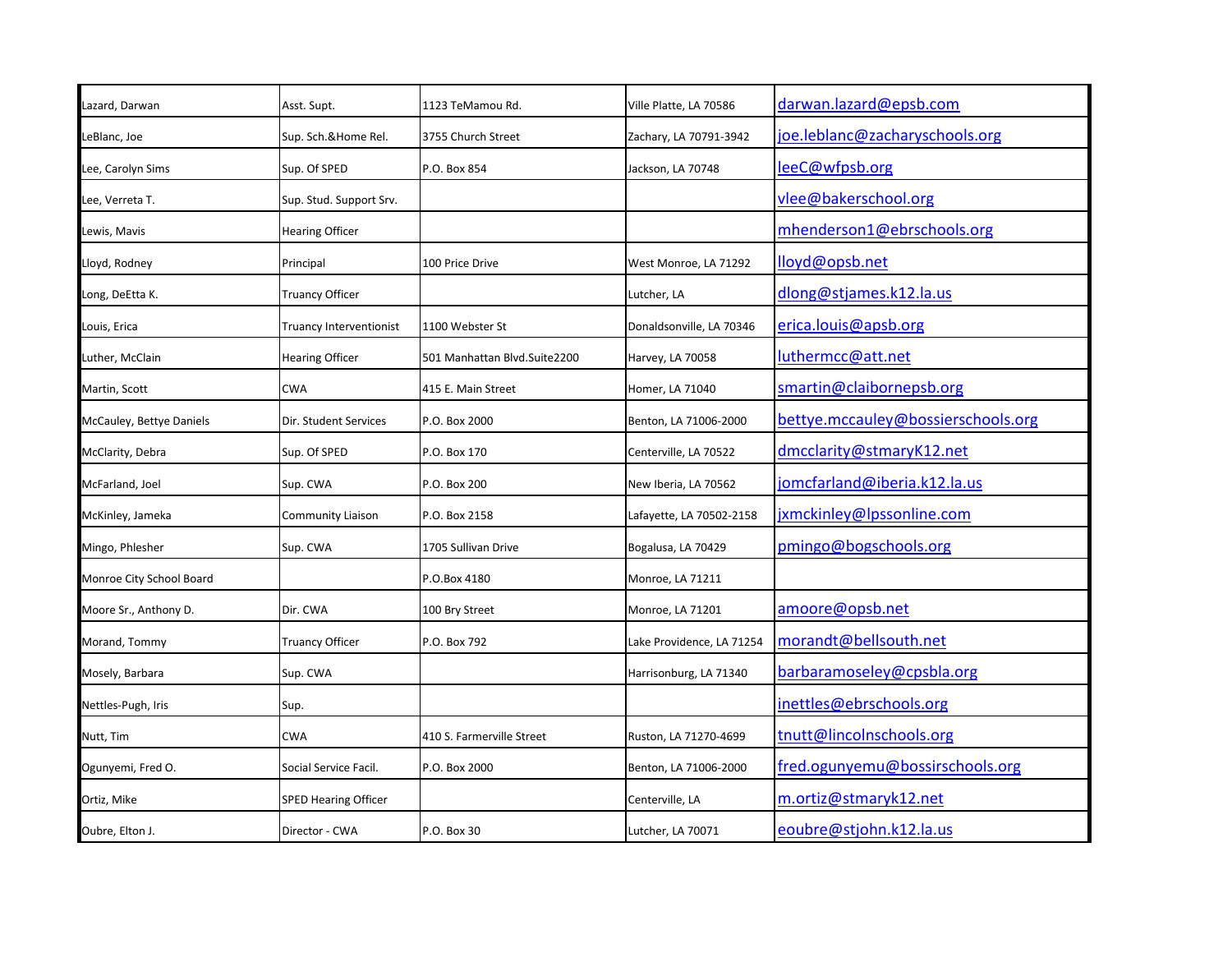| Outlaw, Dianna               | <b>CWA</b>                | 58030 Plaquemine St                 | Plaquemine, LA 70764      | diannaoutlaw@ipsb.education   |
|------------------------------|---------------------------|-------------------------------------|---------------------------|-------------------------------|
| Pasqua, Frank J.             | Dir. CWA                  | P.O. Box 879                        | Thibodeaux, LA            | fpasqua@mylpsd.com            |
| Prudhomme, James Brad        | Sup. CWA                  |                                     |                           | brad.prudhome@vpsb.net        |
| Ready, Megan                 | Dir. Of Public Relations  | Headquarters Bldg. Jackson Barracks | New Orleans, LA 70146     | megan.d.ready.nfg@mail.mil    |
| <b>Redemption Ministries</b> |                           |                                     | Grand Cane, LA            |                               |
| Reed, Kent                   | Sup. CWA                  | P.O. Drawer C                       | Oberlin, LA 70655         | kent.reed@allen.k12.la.us     |
| Reno, Donna                  | Dir. Of ED Services       |                                     |                           | donna.reno@tangiacademy.org   |
| Rivers, Shelly               | St. Support Ser. Cor.     | P.O. Box 1079                       | Many, LA 71449            | riverss@sabine.k12.la.us      |
| Robinson, Jerome D.          | Sup. CWA                  | P.O. Box 319                        | Opelousas, LA 70571       | jr5566@scp.k12.la.us          |
| Rousselle, Dr. Laure         | Sup. CWA                  | P.O. Box 69                         | Belle Chasse, LA 70037    | Irousselle@ppsb.org           |
| Rushing-Robinson, Marion     | Attn. Facilitator         | P.O. Box 32000                      | Shreveport, LA 71130-2000 | mrushing@caddoschools.org     |
| Russell III, James L.        | Sup. CWA                  | P.O. Box 200                        | New Iberia, LA 70562      | jlrussell@iberia.k12.la.us    |
| Salone, Elnora Williams      | Sup. CWA                  | P.O. Box 32000                      | Shreveport, LA 71130-2000 | esalone@caddoschools.org      |
| Shepherd, Walter             | Sch. Resource Officer     |                                     | Centerville, LA           | wshepherd@stmaryk12.net       |
| Smith, Jerry                 | Admin. Of Stud. Serv.     | 13855 River Road                    | Luling, LA 70070          | jsmith3@stcharles.k12.la.us   |
| Smith, Ruby W.               | Director of Std. Services |                                     | Alexandria, LA            | ruby.smith@rpsb.us            |
| Smith, Susie Payne           | Sup. CWA                  | P.O. Box 32000                      | Shreveport, LA 71130-2000 | spayne smith@caddoschools.org |
| Smith, Tirzah                | Dir. CWA                  |                                     |                           | tsmith@ebrschools.org         |
| Soniat, Michael R.           | Sup. CWA                  | 8 Lynne Dr.                         | Carriere, MS 39426        | michael.soniat@stpsb.org      |
| Taylor, Angela               | Dir. CWA                  | P.O.Box 418                         | Arcadia, LA 71001         | ataylor@bpsb.us               |
| Turner, Albert Charles       | Sup.                      |                                     |                           | aturner@ebrschools.org        |
| Turnipseed, Jacqueline       | Sup. CWA                  |                                     |                           | jturnipseed@ebrschools.org    |
| Varnado, Frances             | Sup. CWA                  | P.O. Box 587                        | Franklinton, LA 70438     | fvarnado@wpsh.org             |
| Vauclin, Kim                 | Sup. CWA                  | P.O. Box 5097                       | Houma, LA 70361           | kimvauclin@tpsd.org           |